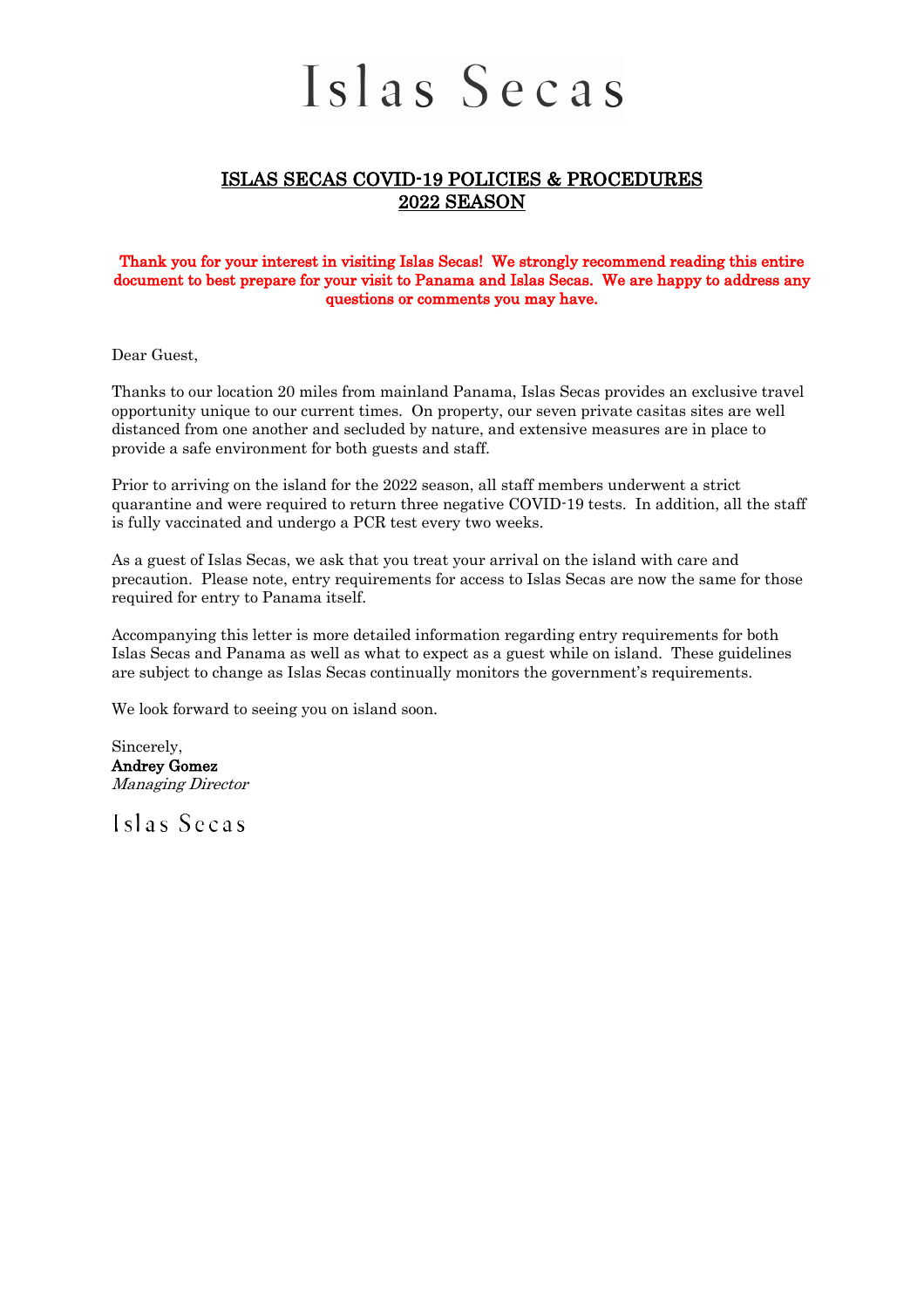## Islas Secas

## ISLAS SECAS – ENTRY REQUIREMENTS

- o Guests who met Panama's entry requirements for Covid, and were permitted into the country, do not need to provide any vaccination or testing documentation to Islas Secas.
- o Residents of Panama visiting Islas Secas will be requested to provide Islas Secas Resort the same Covid documentation as international travellers did when they entered Panama: either proof of vaccination, or a negative PCR or antigen test.
- o Any guest age 17 or younger will not be required to provide Covid documentation to Islas Secas, provided that they are accompanied by an adult that has met the Covid protocols listed above.

## ARRIVAL IN PANAMA – ENTRY REQUIREMENTS

#### International guests need to comply with any government mandated requirements to enter Panama.

- o Travelers will not have to present a negative COVID-19 test for entry as long as they can provide physical or digital proof of at least 2 (two) doses or complete vaccination scheme endorsed by the WHO, EMA and FDA, equal to or greater than 14 days after the last dose.
- o Non-vaccinated or partially vaccinated travelers will be required to present a negative COVID-19 PCR or antigen test taken no more than 72 hours prior to their arrival time in Panama.
- o If a test is not possible within that time frame, a COVID-19 rapid test will be mandated at the airport and the traveler will have to cover the costs of said test (USD \$50).
	- § If the results are positive, the traveler will be placed under a mandatory 5-day quarantine in a hotel. The cost of the stay must be fully covered by the traveler.
	- § Any child or person under 17 years will not have to present a negative COVID-19 test or vaccination record if they are accompanied by an adult when entering Panama.
- o ALL travelers are required to present their completed Electronic Health Affidavit (in physical or digital form) to their airline or carrier BEFORE boarding to Panama. Register and fill out your Health Affidavit
- o For the latest information on entry requirements for Panama please check these websites
	- Visit Panama
	- Autoridad de Turismo de Panama